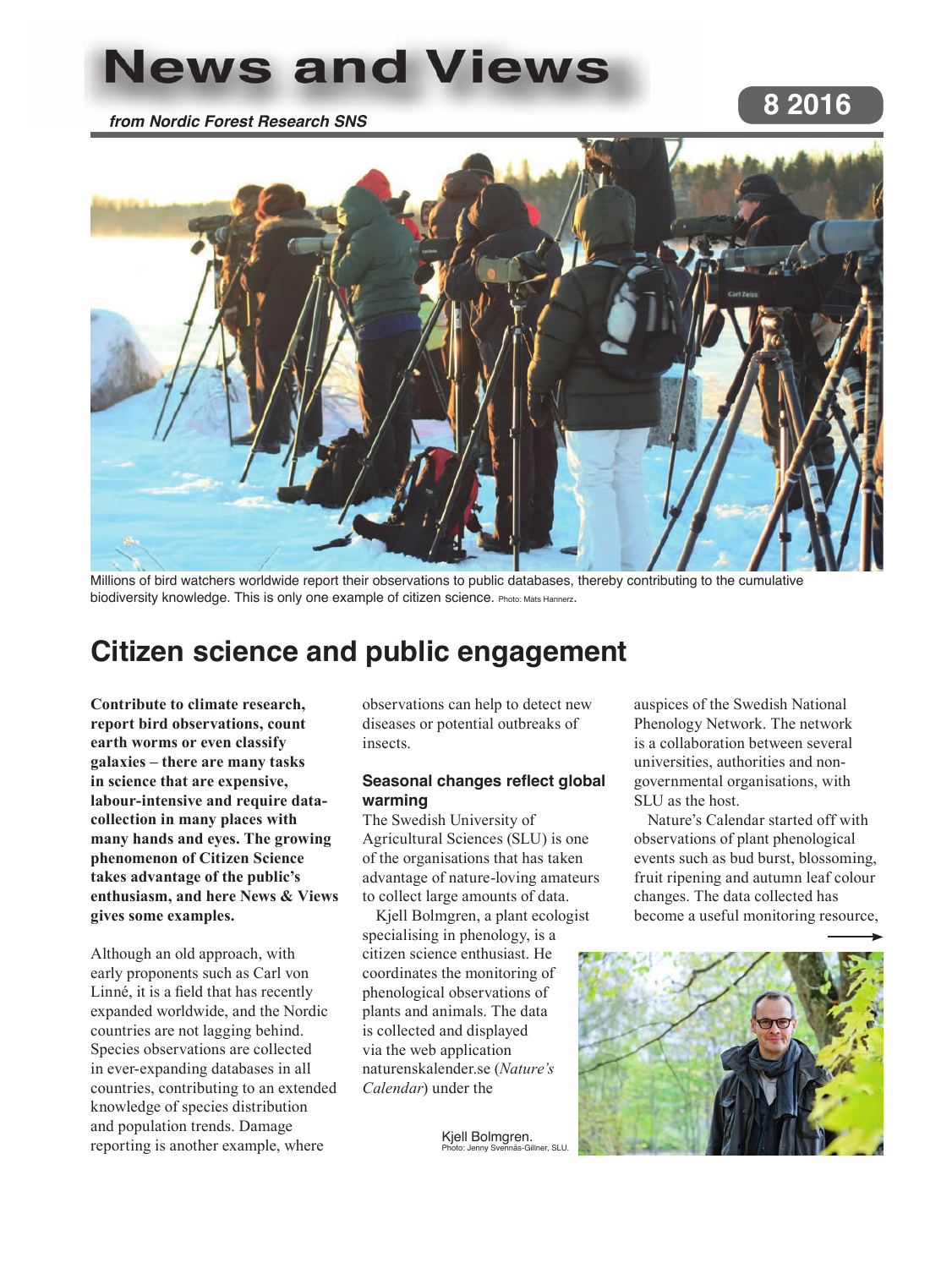showing how spring and autumn timings change across the country and between years. Indeed, changes due to global warming have been detected:

– The changes in nature's calendar have proven to be the most obvious biological expressions of a warmer climate, Kjell Bolmgren says.

#### **Comparison with old records**

Phenological records have been collected over a long time. At the end of the 1800s and in the early 1900s hundreds of thousands of spring and autumn observations were made by farmers, priests and teachers in Sweden. The handwritten forms have now been scanned and digitised to allow comparisons between current observations and those recorded a hundred years ago.

– Data from our organized citizen scientists during the last five years shows that bud burst and spring flowering occured 12 days earlier than a hundred years ago, Kjell Bolmgren says.

The phenological records are dependent on a network of volunteers who have signed up to be "phenology guards", whose duty is to report spring and autumn signs.

#### **Engaging schools and the public**

Another group of volunteers are school children. In Sweden, autumn colours have been recorded annually since 2013 by over 10 000 students each year. And autumn phenology is worth further studies, according to Kjell Bolmgren.



Over 100 schools in Sweden are registered for the oak leaf project Image from Nature's Calender.

– The autumn processes are, in fact, more important to study than the spring phenology, simply because we know less about fall and how it is affected by climate change, he says.

In 2016, a particular project concerning the biodiversity associated with oak leaves is running in a collaboration between Stockholm University, University of Helsinki and SLU. Students will collect oak leaves in September and October. The leaves will then be sent to Helsinki University for the insects living on and in them to be identified.

#### **Finding** *Phytophthora* **infections**

The *Phytophthora* group at SLU in Alnarp will also take advantage of the public's enthusiasm. During 2016-2018, volunteer citizens will send reports on possible *Phytophthora* damage on trees, based on instructions from the researchers. The reported stands will be visited and samples will be taken for DNA analysis of the oomycetes – the organism group to which *Phytophthora* belong.

#### **Biodiversity monitoring via apps**

Our knowledge about species distribution is, indeed, dependent on many dedicated citizens, and nature-loving amateurs have collected specimens and made lists for centuries. However, new technology has allowed reporting to explode. The internet was the first stage, and easy to handle forms and applications for smartphones were next. *eBird*, a global reporting service, collates observations from millions of bird watchers throughout the world. Several services in the Nordic countries have also made it easy to submit observations directly in the field.

#### **Sweden – 54 million records**

The Swedish *Artportalen* (Species portal) currently contains over 54 million records (September 2016) of all species from birds to fungi and lichens. The data can be used by

land owners, nature conservation authorities and also by interested amateurs. The transparency of the data means it can be used by anyone to conduct their own research. The inflow of data is well illustrated by the fact that every four seconds, a new observation is submitted.

# **Denmark – "We need to interact with the citizens"**

*Biodiversitet.nu* (Biodiversity Now) is a Danish effort to collect data from nature enthusiasts. It has about 12 000 active users (summer 2016), and over 200 000 observations of animals and plants in Denmark. A corresponding project *Svampeatlas.dk* (Danish Fungi Atlas) has collected around 290 000 observations since it was launched in 2009, and several new fungi species for Denmark have been found.

Carsten Rahbek, Director at the Natural History Museum of Denmark, told one local newspaper:

– If we really want to monitor biodiversity, we need to design a project that is for everybody, and makes people want to participate. When we consider biodiversity in Europe, we will never be able to monitor the progress and decline of species if we rely on professionals – we can do some, but it is simply too expensive. We need to interact with the citizens.

#### **Norway - adds public surveys**

The Norwegian *Artsdatabanken* (Norway's Species Map Service) was launched in 2008. In 2014, the 10 millionth bird observation was received, and 1.4 million records have been submitted for all other species groups. Besides species reports, the system also makes surveys conducted by land managers and consulting companies publicly available.

And the success of the species service has been tremendous.

– The efforts of individuals have exceeded all expectations we had when we launched the Species Observation System. We applaud all of the keen naturalists who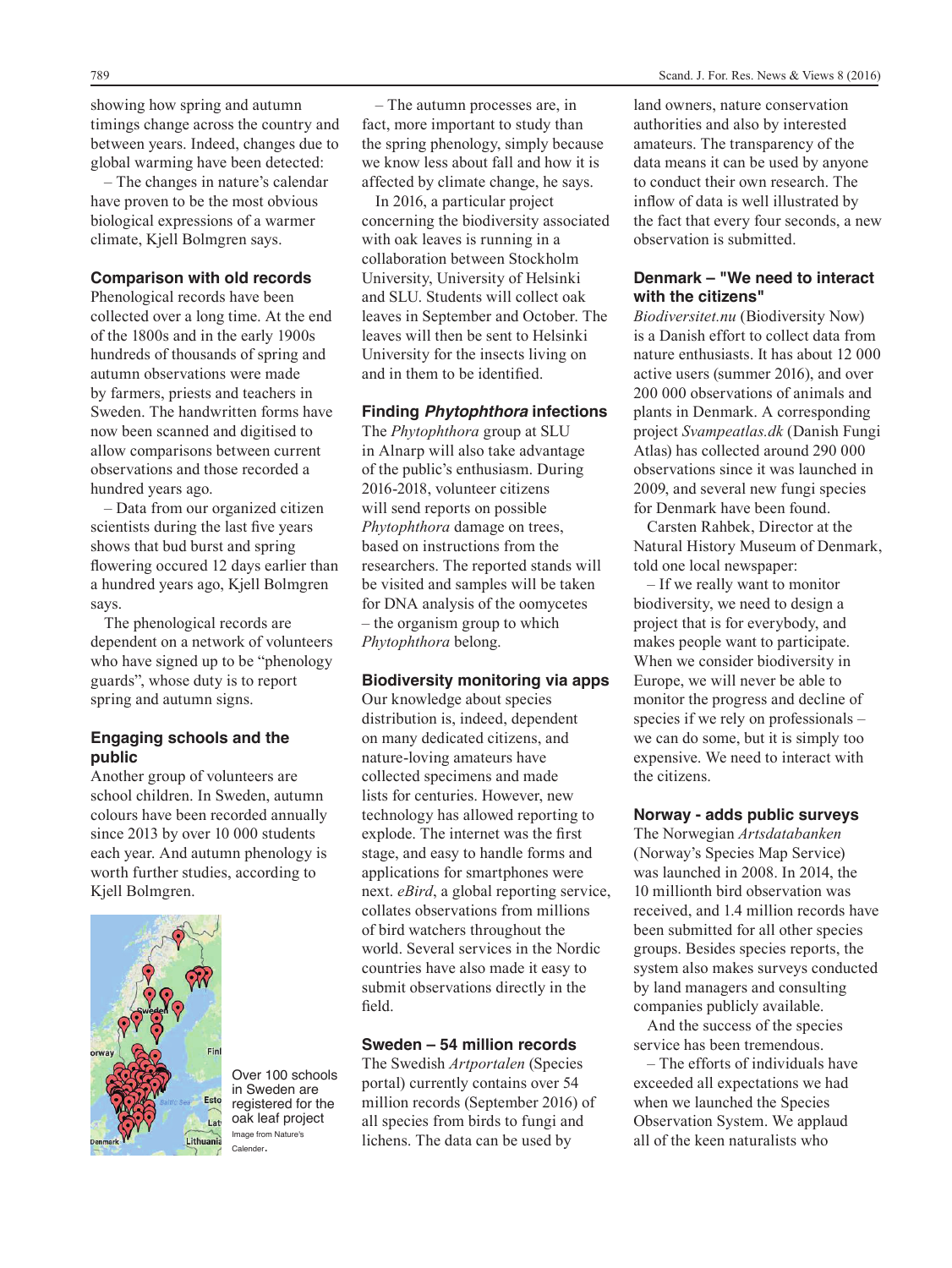

have collectively contributed all this important fieldwork, says Ivar Myklebust, Director of the Norwegian Biodiversity Information Centre, on the webpage of Artsdatabanken.

#### **Detecting diseases**

Damage is a field where volunteer reports make a great contribution. The Norwegian Institute of Bioeconomy Research (NIBIO) has launched *Skogskader.no*. The database was populated with digitalised damage reports dating back to the 1960s. It is constantly added to with reports from volunteers and practicians.

A similar system is run by SLU in Sweden – *Skogsskada*. A new version was launched in 2015 with more descriptions of various sorts of tree damage, and an easy to handle reporting form. The inflow of new insects and pathogens to Europe is increasing due to global trade and climate change. The reporting system can help to detect new phenomena and invasions at an early stage.

# **What is Citizen Science?**

Citizen Science is defined in Oxford English Dictionary as "*scientific work undertaken by members of the general public, often in collaboration with or under the direction of professional scientists and scientific institutions.*" Wikipedia adds that Citizen Science is "*scientific research conducted, in whole or in part, by amateur or nonprofessional scientists*".

The Swedish Artportalen and Norwegian Artsobservasjoner has assembled millions of species recordings. Photo Mai Miyahara.

### **Students collect earthworms** University of Helsinki in Finland has started a citizen science project which

aims at mapping the biodiversity and genetics of earthworms. The project has currently engaged over 90 schools across the country who will collect earthworms in forest soils. Spreading mustard powder on the soil surface encourages earthworms to emerge, allowing easy collection. The specimens thus collected will be genetically analysed.

#### **Classifying galaxies**

And back to galaxies. The project *Galaxy Zoo* needed to classify 900 000 images of galaxies, a job requiring a great deal of manual interpretation. The researchers estimated it would take 3-5 years for one person to classify all the images, working 24 hours a day 7 days a week.

When the public was invited to participate, 150 000 volunteers helped to classify the galaxies online. The result was over 40 million classifications in less than 5 months, on average 38 analyses of each image.

And there are many similar projects that make use of the assistance of citizens. The British project *Oldweather.org* let 16 000 people mark up and transcribe handwritten weather reports from over a million scanned pages. *Cyclonecenter.org* asked the public to look through 300 000 satellite images of tropical storms to judge their strength. The reason for letting people interpret such records is because humans can sometimes be better than computers at detecting patterns in images.

#### **Can the amateur reports be trusted and used?**

The mass of data collected by amateurs opens of course discussions on the reports validity and usefulness for scientific or management purposes.

A study made by scientists from Great Britain and Denmark examined trends in bird populations from casual observations (citizen scientists) with those from more systematic monitoring. They found that declines in bird populations were not as often detected in the casual observations.

One probable explanation is that amateur birdwatchers tend to report what they find personally exciting or special, and ignore reporting common birds. When a species is tending to become rare, it will more often be reported. The authors of the article still encourage people to keep reporting their observations, but urge them to report all species, not only a selection.

*Read more: Kamp, J. et al. 2016. Unstructured citizen science data fail to detect long-term population declines of common birds in Denmark. Diversity and Distributions 22, 1024-1035.*



### **ECSA**

The *European Citizen Science Association* has the mission to encourage the growth of Citizen Science. The first international conference of the organisation was held in Berlin in May 2016, with 320 participants from 29 countries.

The vision declared by ECSA is that "*…in 2020, citizens in Europe are valued and empowered as key actors in advancing knowledge and innovation and thus supporting sustainable development in our world. Citizen Science is a recognized, promoted and funded approach to foster scientific literacy and the democratization of scientific expertise, to increase the social relevance and sustainable impact of research and to improve the evidence base for environment, biodiversity and climate change policy in Europe and globally.*"

*Read more: http://ecsa.citizen-science.net*